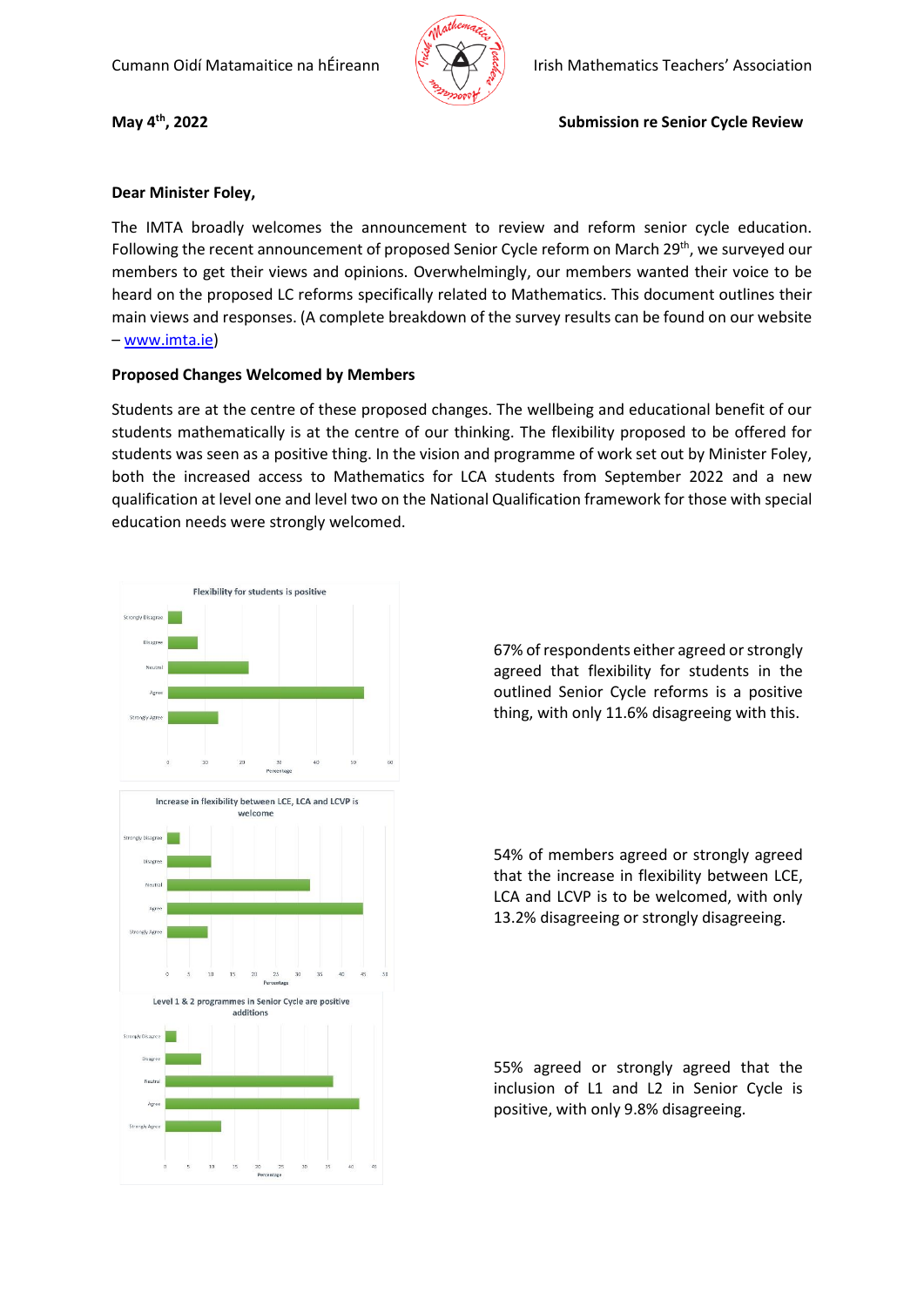

## **Proposed Changes That Caused Concern for Members**

Nearly 80% of surveyed members would like to see full details before making a full, informed opinion on the proposed changed related to Mathematics.

However, after two years of calculated/accredited grades, there are strong opinions with regards to the proposed 40% of grade not gained by terminal exam. To preserve the integrity of achieved learning and prevent grade inflation, nearly all surveyed felt that the 40% should be assessed externally. Suggested options veered away from projects and more towards something similar akin to a Junior Cycle assessment task, externally moderated.